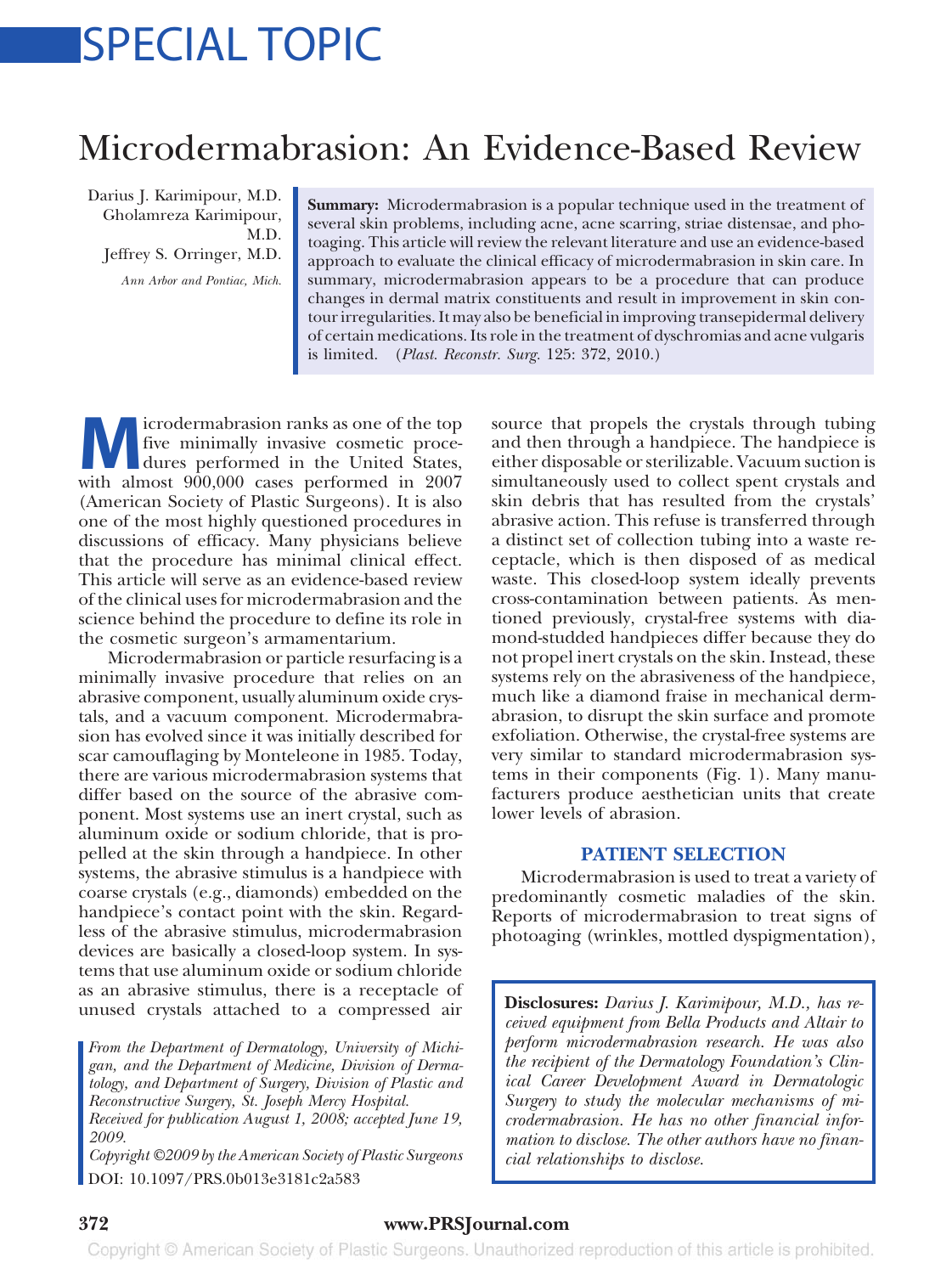

**Fig. 1.** A standard aluminum oxide microdermabrasion system.

acne, acne scars, and striae distensae can be found in the medical literature.<sup>1–3</sup> Many physicians also advocate its use to treat enlarged pores. Microdermabrasion has been used to enhance drug delivery into the skin by removing the stratum corneum.4 Microdermabrasion appears to have a high safety profile with minimal risk of adverse events. Unlike laser procedures, it is safe in almost all skin types, with a very minimal risk of scarring or pigmentary alteration of the skin.

#### **TECHNIQUE**

It is difficult to define a standard technique for microdermabrasion. The procedure likely differs depending on who is providing the treatment. It can be performed by a physician, nurse, or licensed aesthetician. The procedure usually begins by having the patient remove makeup with soap and water. The face is degreased with isopropyl alcohol. Patients are instructed to close their eyes, or moist gauze pads may be placed over the eyes to avoid crystal contact with the conjunctiva. The patient lies supine on the examination room table. The operator grasps the handpiece in his or her dominant hand and holds tension on the skin to be treated to provide as flat a surface as possible. The handpiece is placed on the skin; the occlusion of the handpiece aperture will stimulate crystal flow. Most practitioners will then perform three passes in different directions (vertical, horizontal, and oblique) over the treated skin. The degree of abrasion depends on several factors, including the strength of the flow of crystals, the roughness of the handpiece (particularly with crystal-free systems) and the rate at which it moves over the skin, and the number of passes performed (more passes leads to more abrasion). In our clinic, for facial

microdermabrasion, we perform our passes sequentially over the different aesthetic subunits of the face. We begin on one half of the forehead and, after three passes, proceed to the contralateral half of the forehead. This is done for all subunits. We believe that high levels of abrasion generally tend to provide better results, so crystal outflow pressures are maximized. We do, however, decrease suction and crystal outflow pressures in areas of thin skin (e.g., the eyelid) to avoid purpura. The procedure is well tolerated and is described by some patients as the sensation of a "cat's tongue licking them." After treatment, the crystals are wiped away with a mild soap on a warm washcloth. A cool washcloth is placed over the patient's face to soothe any erythema or burning sensation after treatment. A moisturizer is applied to the treated skin, and the procedure is repeated in 1 to 2 weeks. Patients are often told to plan on having at least six treatments on a weekly or biweekly basis and that, after the initial six treatments, they may desire touch-up treatments on an as-needed basis.

#### **RISKS AND COMPLICATIONS**

The risks associated with the microdermabrasion procedure are minimal. Most patients will experience erythema and mild pain with the procedure. Minor abrasions may occur if the procedure is performed aggressively. Patients may also develop petechiae if they have thin, photodamaged skin or are taking antiplatelet agents. The petechiae are usually short-lived, lasting about 1 week. Microdermabrasion appears safe in all skin types, and the risk of postinflammatory pigmentary alteration appears to be minimal. Scarring has not been reported; however, it could potentially result if the procedure were performed aggressively. Ocular complications, such as corneal irritation, may occur in crystal-based systems. There is also a risk for autoinoculation of certain viral diseases, such as warts or molluscum contagiosum. These diseases can be spread within an individual by moving the microdermabrasion handpiece across affected skin and then delivering the virus to unaffected skin. Linear groupings of lesions might occur in this situation. Reactivation of latent herpes simplex virus in an orofacial distribution is also a possibility. Some authors have noted the importance of sterilization of microdermabrasion equipment, especially when performing aggressive microdermabrasion, to avoid infectious disease transmission.<sup>5</sup> The most serious adverse effect reported thus far appears to be urticaria in a patient who was allergic to latex and had a history of dermatographism. In this case, there did not ap-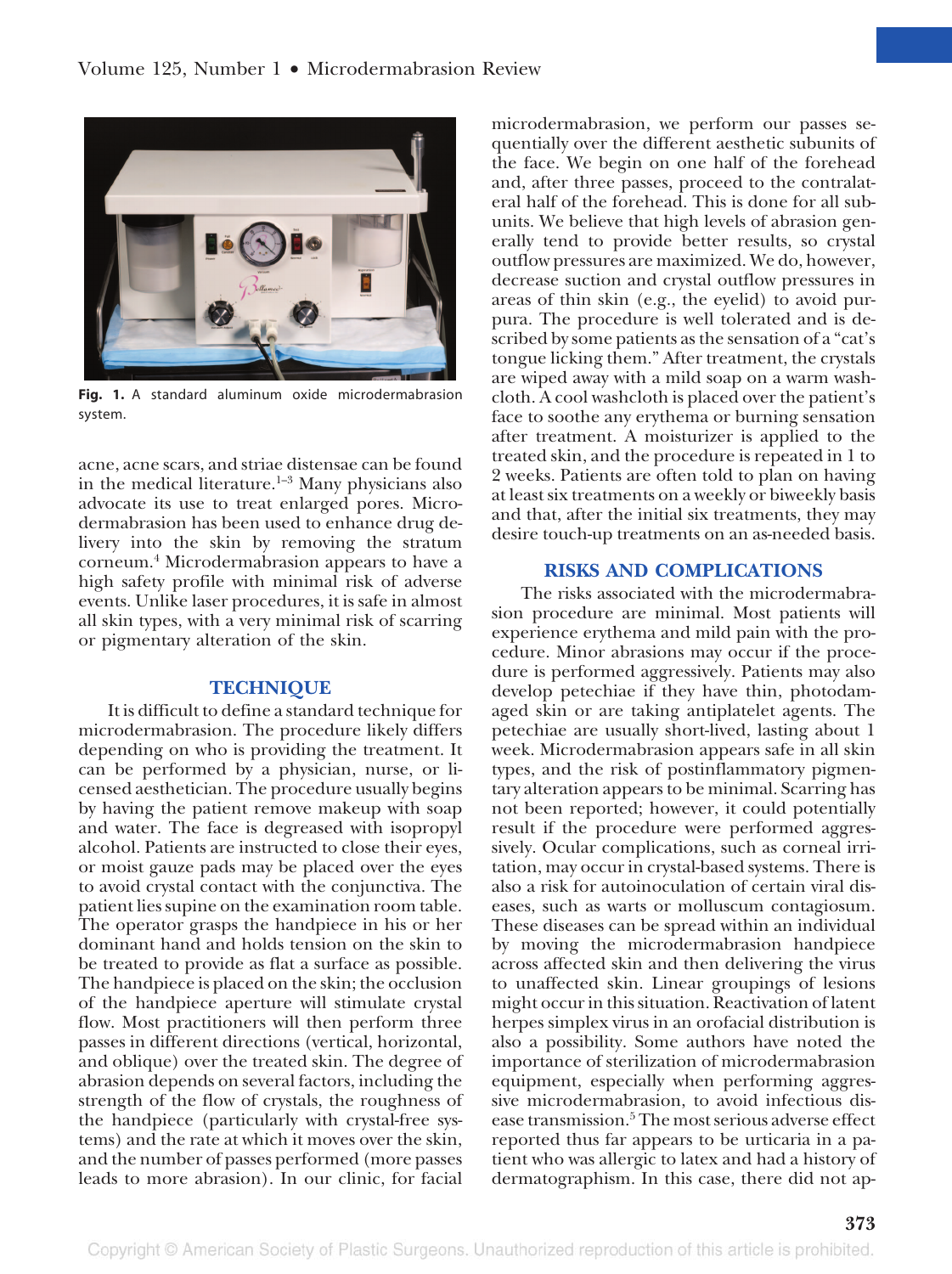pear to be any latex in the microdermabrasion system, and prick tests with aluminum oxide crystals run through the system were negative. This case may represent a pressure-induced urticaria.6 Finally, some have suggested that the use of aluminum oxide crystals may increase either operator or patient risk of developing of pulmonary fibrosis or Alzheimer's-type dementia.<sup>7,8</sup> At this time, however, there is no substantiated supporting evidence for this concern in patients or providers of microdermabrasion.

## **EVIDENCE FOR EFFICACY**

#### **Contour Deformities: Acne Scars and Wrinkles**

Frequently, patients complain about contour irregularities of their skin. Certain acne scars, rhytides caused by photoaging, and striae distensae may all be looked upon as atrophic scars.  $9,10$  In fact, fragmentation of collagen fibrils with resulting impairment of their structural integrity is characteristic of photoaged skin and chronologically aged skin.<sup>10,11</sup> Similarly, atrophic acne scars and striae distensae are characterized by disorganized collagen and decreased elastic tissue.9 An ideal treatment for these conditions would result in generation of new organized collagen and other dermal matrix constituents. Several studies have evaluated the effects of microdermabrasion on contour irregularities. Early studies demonstrated a clinical benefit for aggressive microdermabrasion in the treatment of acne scars.<sup>2</sup> Coimbra et al.<sup>1</sup> demonstrated that weekly facial microdermabrasion performed for 8 weeks resulted in improvement in fine wrinkles, as noted by lay observers looking at patient photographs. This same observation was not made by medical professionals observing the same photographs. Subjects in this study also reported improved texture of their skin, which might speak to improved collagen content, flattening of wrinkles, or decreased roughness caused by hyperkeratosis. These investigators also demonstrated histologic changes in the skin of treated subjects. In biopsy specimens taken after the last treatment, they noted a thickening of the epidermis with concomitant increases in collagen content by Masson's trichome staining. The newly deposited collagen also demonstrated greater organization than seen with control samples of untreated skin.<sup>1</sup> In another study, Shim et al.<sup>12</sup> performed facial microdermabrasion on subjects with skin problems ranging from acne scarring to photodamage. Subjects underwent treatment every 2 weeks for a total of six treatments. Subjects were surveyed to determine their impressions of the

treatment. Subjects noted the most improvement in roughness, textural irregularities, and mottled pigmentation and had overall satisfaction in their complexion. Subjects felt there was no change in fine rhytides and acne lesions. In a separate histology study, subjects received aluminum oxide microdermabrasion treatment to dorsal forearm skin every 2 weeks for six treatments. Observers noted an increased thickness of the epidermis and an increase in elastin content. Subjects also demonstrated "inconsistent" increases in collagen content.12 Other clinicopathologic studies have failed to demonstrate beneficial increases in dermal collagen based on histology, despite evidence suggestive of wrinkle improvement. $13$ 

Karimipour et al.14 performed a molecular study to evaluate the effects of a single microdermabrasion study on dermal remodeling and collagen generation. These investigators performed a single aluminum oxide microdermabrasion treatment on photo-protected buttock skin and looked at molecules known to be involved in dermal remodeling and wound healing. The highly sensitive and specific modalities of real-time reverse transcriptase polymerase chain reaction and immunohistochemistry were used to quantify any molecular changes noted after treatment. They found that a single microdermabrasion treatment resulted in statistically significant elevations of proinflammatory transcription factors (AP-1 and nuclear factor-kappa binding) and cytokines (interleukin-1-beta and tumor necrosis factor-alpha). These molecules are well-known regulators of matrix-degrading enzymes known as matrix metalloproteinases that serve to degrade collagen and other dermal matrix components. Matrix metalloproteinases were similarly elevated, and these enzymes were presumed to be important in the removal of damaged collagen, hence, setting the stage for new collagen replacement. Approximately 20 percent of the subjects in this study demonstrated increased type I collagen deposition by immunohistochemical staining (Fig. 2). Interestingly, these investigators did not notice significant disruption of the stratum corneum, suggesting that a minimally invasive resurfacing technique with little effect on the epidermis might have significant effects on the dermis.<sup>14</sup> Recently, we discovered that the microdermabrasion procedure can be optimized to result in consistent collagen elevation if a more aggressive, yet still nonablative, technique is used (publication pending). This may result in improvement in rhytides and other contour irregularities (Fig. 3). In summary, microdermabrasion appears capable of gen-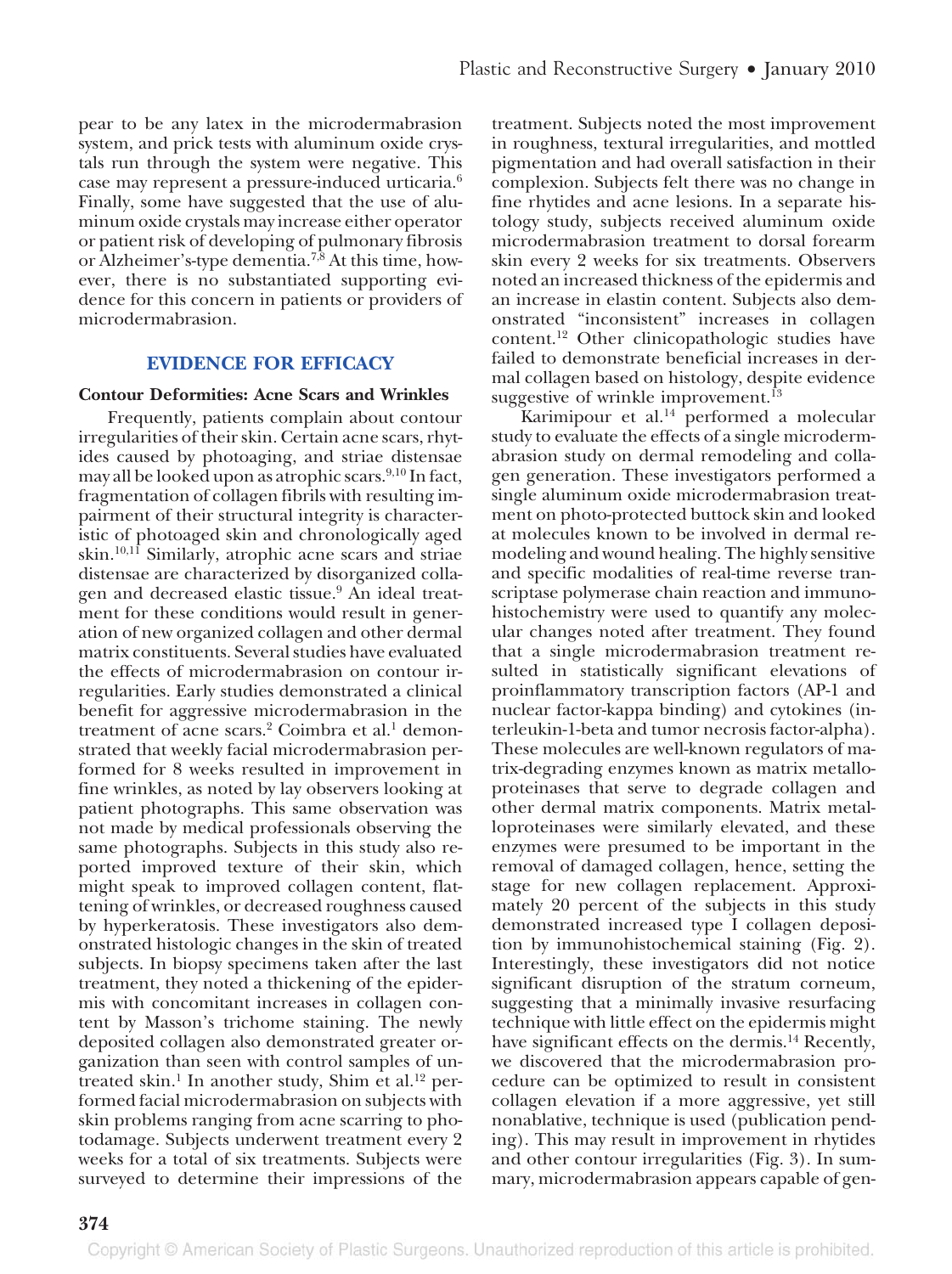

Fig. 2. Immunohistology demonstrating increased type I procollagen production 14 days after a single microdermabrasion treatment. (*Left*) No treatment; (*right*) day 14 after microdermabrasion. (Reprinted from Karimipour DJ, Kang S, Johnson TM, et al. Microdermabrasion: A molecular analysis following a single treatment. *J Am Acad Dermatol.* 2005;52:215–223, with permission from Elsevier.)



**Fig. 3.** (*Left*) Subject with periorbital and cheek rhytides before aluminum oxide microdermabrasion. (*Right*) Subject 1 month after six weekly aluminum oxide microdermabrasion treatments. Note improvement in rhytides and pigmentation.

erating collagen and other dermal matrix components, which may "fill in" superficial contour deformities as are seen with fine wrinkles, acne scars, and striae distensae.

#### **Acne**

Acne is a common disease of adolescence characterized by comedones, pustules, and nodulocystic lesions that may result in scarring. The pathogenesis of acne is multifactorial, but it is generally accepted that the sebaceous gland plays a key role in the disorder. The sebaceous gland is affected by several pathogenic factors, including follicular hyperkeratosis, androgens, and *Propionibacterium acnes*. Because the sebaceous gland extrudes its contents through the ostium of a hair follicle, it is felt that follicular hyperkeratosis can result in distention and rupture of the sebaceous duct, resulting in an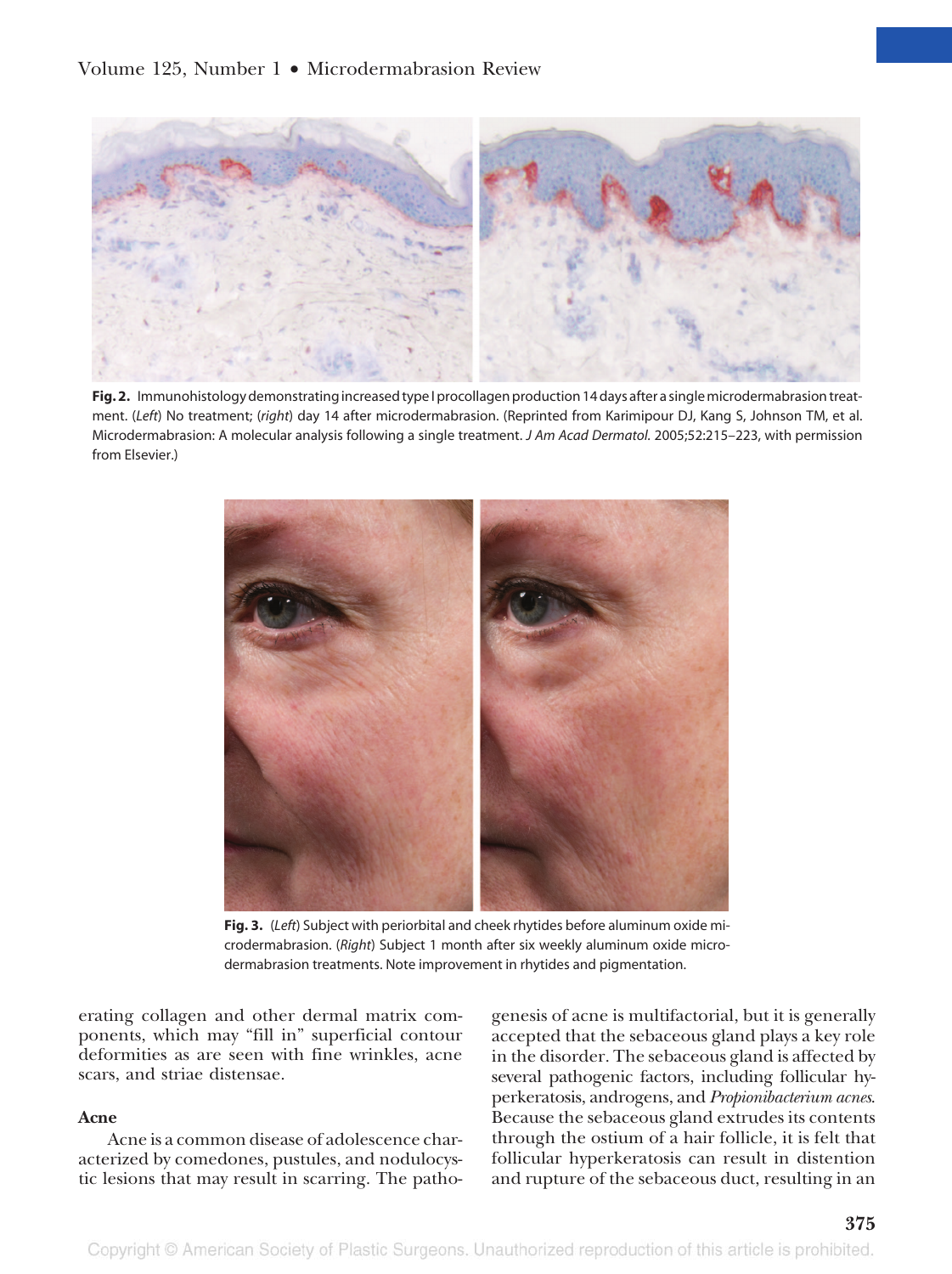inflammatory acne lesion. Comedolytic agents, such as tretinoin, are a mainstay of acne therapy due to their ability to "unclog" the hair follicle and allow for better sebum flow.15 It is felt by many that the controlled abrasion and vacuum components of microdermabrasion might improve acne by removing follicular plugs and hyperkeratosis. Lloyd3 treated 25 acne patients with microdermabrasion on a weekly basis for a total of eight treatments and demonstrated significant improvements in treated subjects' acne. Unfortunately, as the author noted, this was not a rigorously designed study, as it included no randomization or control group. In addition, subjects were allowed to stay on their acne medications throughout the course of the study. All subjects were taking an oral antibiotic for their acne, and 96 percent of subjects were also using a topical retinoid. $3$  Hence, there are many problems with this study, and we believe it has given microdermabrasion an unwarranted designation as a possible treatment for acne. Anecdotally, most patients whom we have treated with microdermabrasion for acne have worsened with the treatment and have done much better when a medical acne regimen was instituted. We have recently completed a split-face randomized controlled study that should debunk microdermabrasion as a possible treatment for this common condition (Karimipour DJ, unpublished).

#### **Dyspigmentation**

The role of microdermabrasion in disorders of dyspigmentation (i.e., melasma, lentigines, mottled hyperpigmentation of photoaging) has been evaluated by several authors. Most authors report some improvement in pigmentary changes associated with photoaging.<sup>1,12</sup> Shim et al.<sup>12</sup> also demonstrated possible histologic correlates to the improvement noted by her group in mottled skin pigmentation associated with photoaging. In the histologic portion of her study, she demonstrated more regular distribution of melanosomes within the epidermis, as well as decreased melanization of the epidermis.<sup>12</sup> On the contrary, other investigators have found microdermabrasion to be of little benefit in disorders characterized by hyperpigmentation. Its effects on melasma were minimal in one study.16 Alam et al., in a study comparing microdermabrasion to glycolic acid peels for efficacy, demonstrated that microdermabrasion performed poorly when patients were surveyed regarding their impression of microdermabrasion's effects on pigmentation.<sup>17</sup>The subjects in

this study were nurses in Dr. Alam's practice, so these results could be complicated by selection bias.

Given the available evidence, the role of microdermabrasion for the treatment of dyspigmentation is uncertain. In our practice, we generally prefer to use other modalities in the treatment of dyspigmentation.

# **Drug Delivery**

The stratum corneum provides a barrier to the percutaneous absorption of compounds.18 There has been significant interest in enhancing the permeability of certain substances into the skin for therapeutic purposes. By increasing permeability, transdermal delivery could prove more effective as a therapeutic alternative. Increasing the permeability of the barrier is important to dermatologists and plastic surgeons who might advocate topical cosmetic preparations to their patients. Photodynamic therapy is a treatment modality that is used to treat acne, nonmelanoma skin cancer, actinic keratoses, and photoaging. It depends on the absorption of a drug precursor, 5-aminolevulanic acid, which is converted into protoporphyrin IX in vivo. 5-Aminolevulanic acid is a hydrophilic molecule that is poorly absorbed across the lipophilic stratum corneum. In high concentrations, it can be used to enhance absorption; however, this can create skin irritation. Microdermabrasion has been shown to enhance absorption of the acid. This could enhance the efficacy of the procedure and allow lower concentrations of 5-aminolevulinic acid to be used, which might be less irritating to patients.19 Microdermabrasion before application of 5-aminolevulinic acid also appears to speed up the acid's absorption, shortening incubation times from hours to potentially minutes.<sup>20</sup> This could greatly enhance a physician's productivity and be more convenient for patients, as they could thus avoid prolonged application and waiting times in the physician's office. Some studies have demonstrated that the duration and aggressiveness of microdermabrasion treatment may enhance drug absorption.<sup>4</sup> Similar findings have been demonstrated with the application of hydrophilic vitamin C, a potential cosmeceutical.<sup>21</sup> Most investigators suggest that microdermabrasion facilitates this increased permeability by altering the architecture of the stratum corneum.4,21 In short, microdermabrasion appears to enhance the absorption of hydrophilic substances across the lipophilic epidermal barrier.